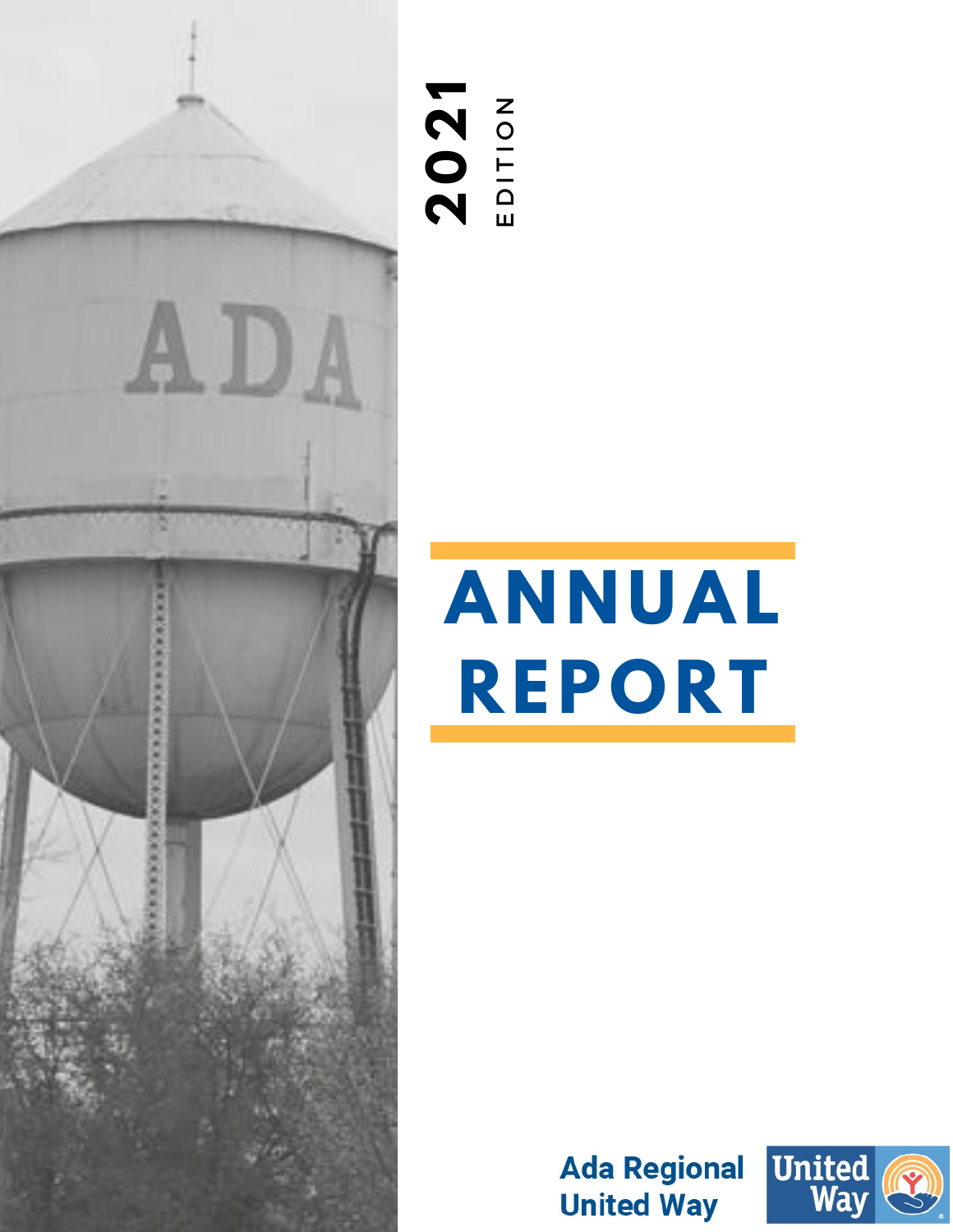

# **OUR MISSION**

To improve lives by coordinating and promotong the caring power in the community

# **OUR VISION**

To be the "way" in which volunteers, resources, and agencies are "united" to enhance the quality of life in our community

# **OUR GOAL**

Think Bigger Care Deeper Imagine Greater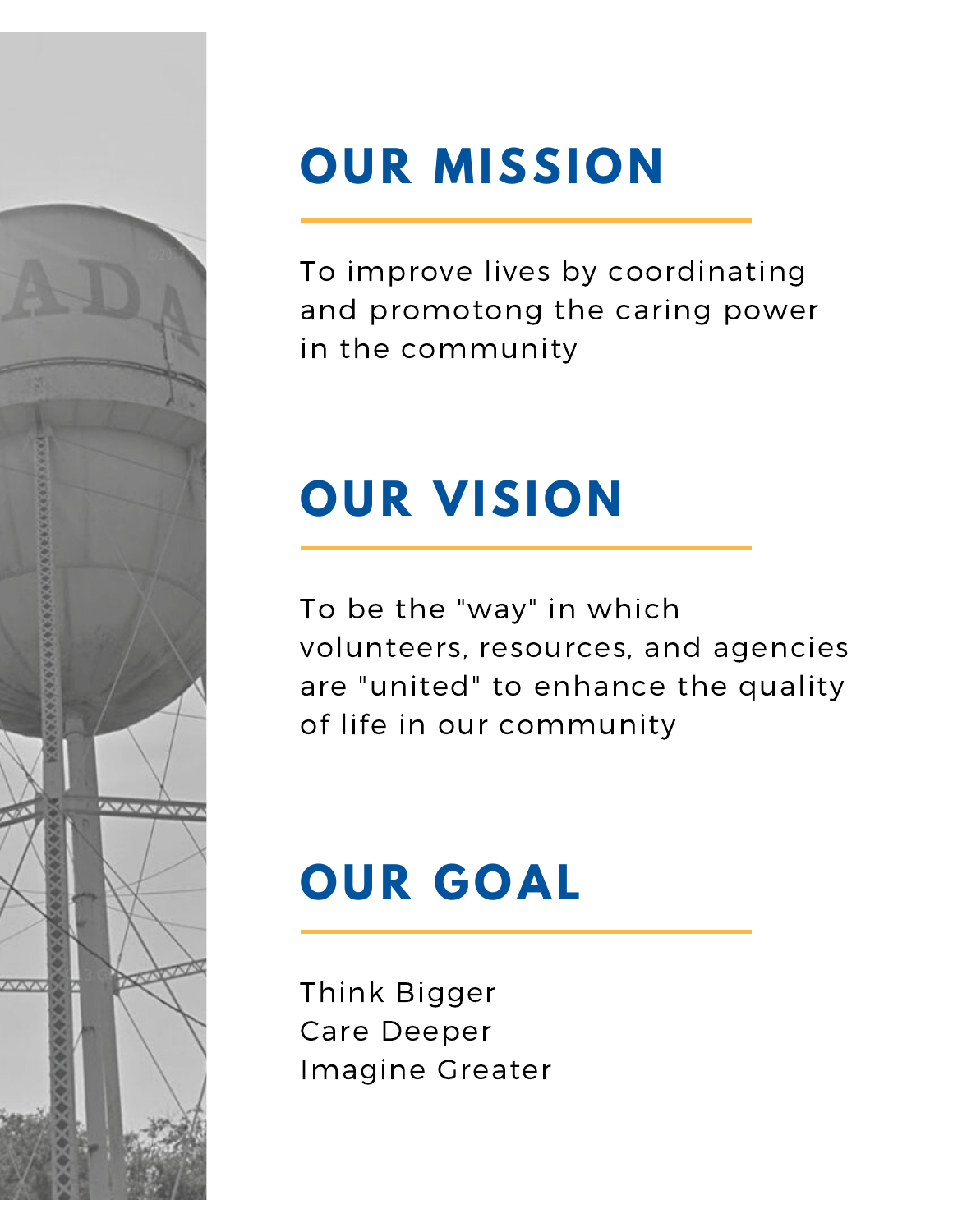### **OUR IMPACT AGENCIES**

Ada Regional United Way funded and partnered with these agencies to address the needs in the community:

- Abba's Table \$5,000
- Ada Homeless Services:
	- Preventative Services \$9,000
	- Rapid Rehousing \$14,000
- Ada Senior Care Center \$15,000
- Arbuckle Area Council Boy Scouts \$12,000
- Big Five Community Services:
	- o Senior Medical Transport \$2,000
	- Health Promotion \$1,000
	- Family Caregiver Support \$3,000
	- Outreach \$2,000
- Charity Tracker \$8,000
- Compassion Outreach Center-Medical Clinic \$13,000
- Family Crisis Center-Domestic Violence Shelter \$19,000
- Girl Scouts Eastern Oklahoma Council \$6,000
- Hope Haven Crisis Nursery \$5,000
- Irving Community Center- Loaves & Fishes \$5,000
- Konawa First United Methodist Church-Community Food Pantry \$4,000
- Legal Aid Services of Oklahoma- Ada Area \$6,000
- Mama T's- Long Term Shelter \$12,000
- Pontotoc Animal Welfare Society (PAWS) \$5,000
- Unity Point Counseling and Resource Center:
	- Youth Shelter \$14,000
	- CARE Program \$4,000
- Volunteers of America-Payee Services \$3,000

# **\$167,000 invested**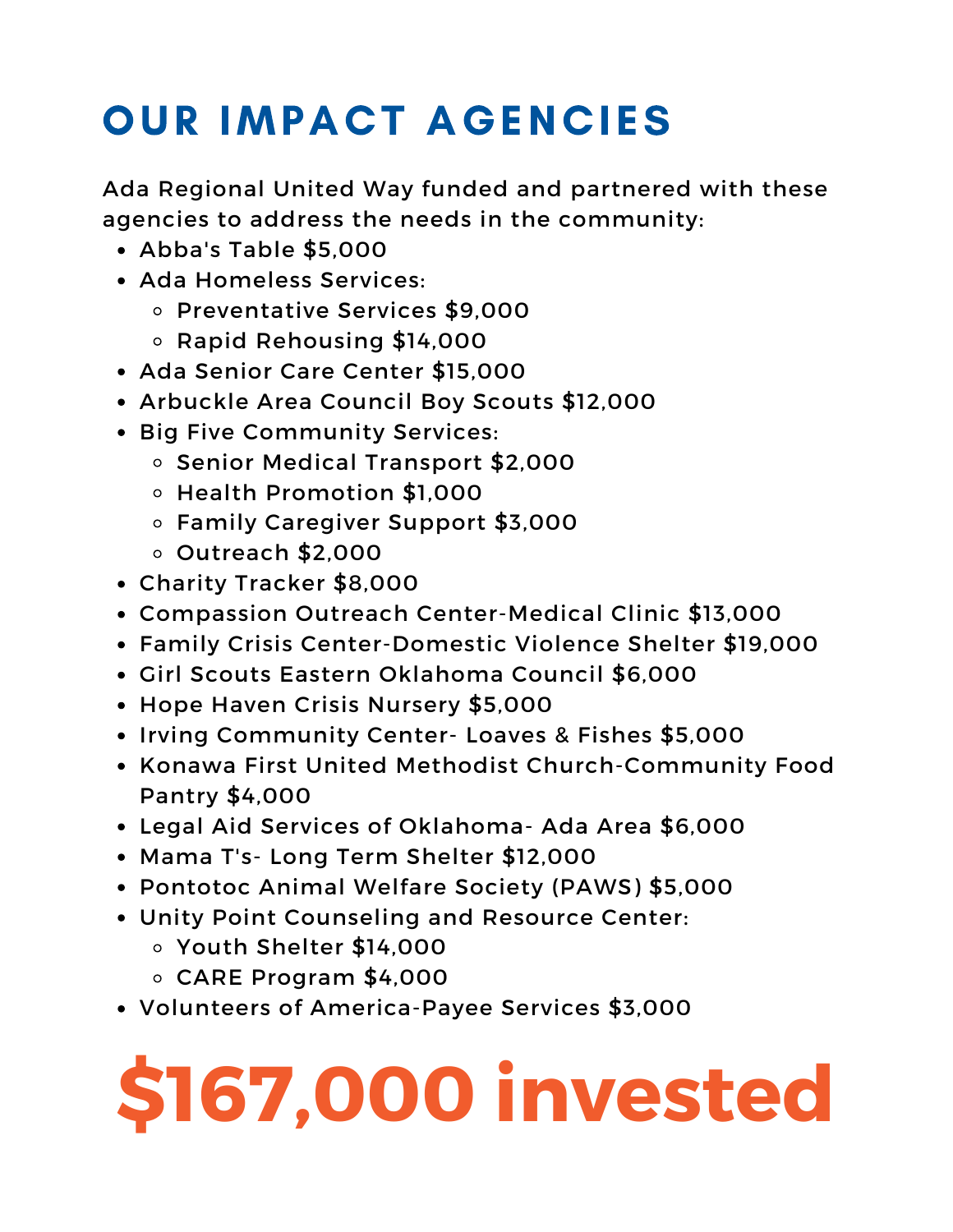### OUR COMMUNITY IMPACT

Ada Regional United Way, in partnering with our funded agencies, was able to help our community:

- Serve over 55,000 meals with some days being in the excess of 300 meals in one day
- Shelter those without a home
- Obtain permanent housing for 157 homeless households
- Prevent 394 households from being evicted
- Fill up a community food pantry
- Empower youth with leadership, life and community skills
- Support individuals with Senior Adult Health Services and Caregiver Support
- Support 115 victims from escaping domestic violence and housing them in a safe place
- Provide 173 protective orders to those in a domestic violence relationship
- Offer mental health services to adults and children in the community
- Provide free legal services to low income and vulnerable Oklahomans
- Spay and neuter 1,948 animals in which 1,284 were through the low cost program and 664 were shelter animals
- Provide over 200 volunteer hours of emergency childcare for families in need
- Provide free medical care to those lacking health insurance or other health coverage